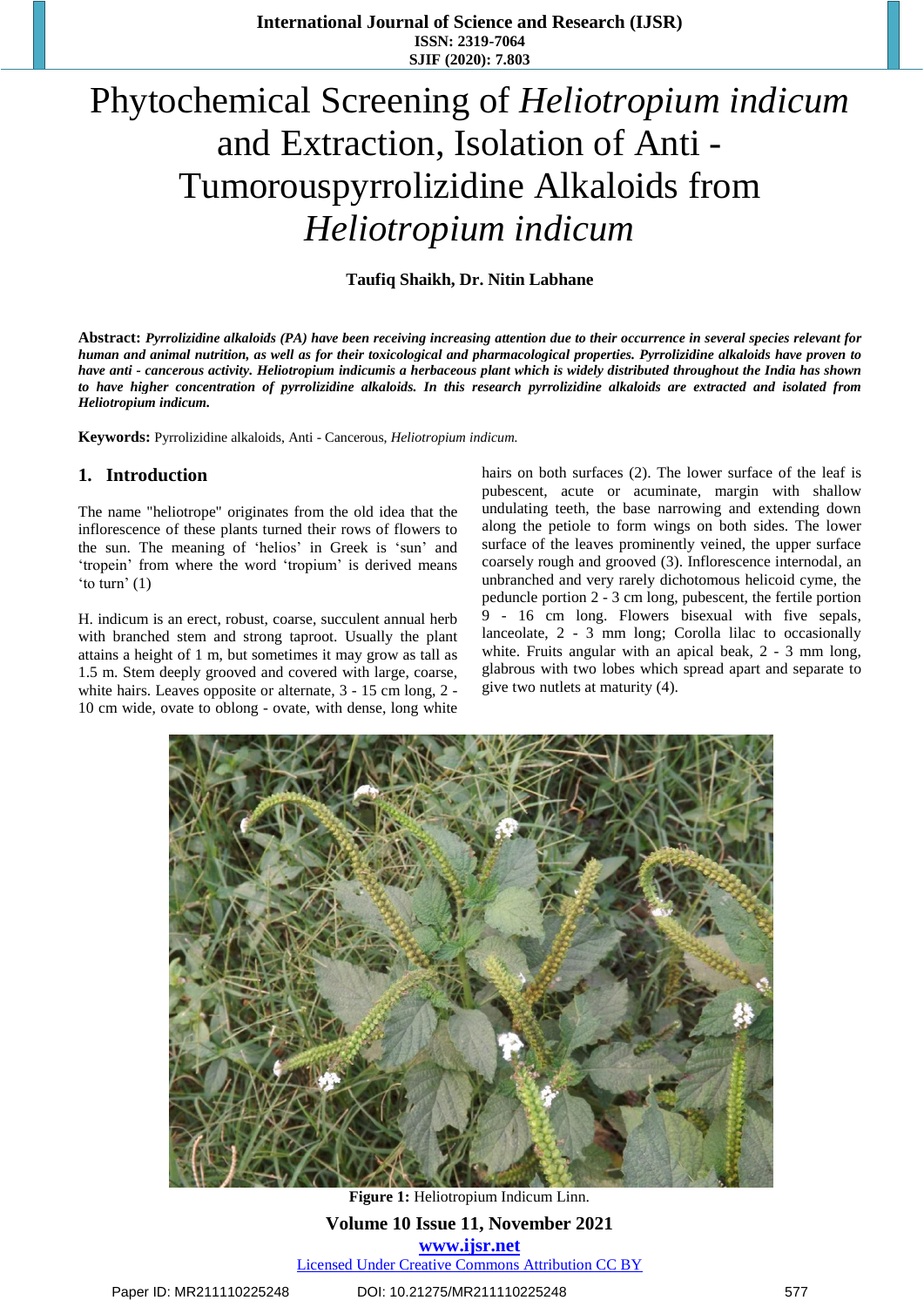### **International Journal of Science and Research (IJSR) ISSN: 2319-7064 SJIF (2020): 7.803**



**Figure 2:** HELIOTROPIUM INDICUM LINN (Leaves and inflorescences).

#### **Medicinal uses:**

The plant has been widely used for centuries to treat warts, inflammations and tumours. Throughout tropical Africa it is used as an analgesic to ease rheumatic pain, as a diuretic and to treat numerous skin problems including yaws, urticaria, scabies, ulcers, eczema and impetigo. The Continent, there is a wide variation in the plant parts that are used, and also in methods of preparation and administration (5).

A decoction of the whole plant is used to treat thrush, diarrhoea, diabetes, venereal diseases and frequent excretion of urine. The whole plant is boiled and the beverage used as a remedy for heat rash. It is boiled with Desmodium sp. (ironweed) in a decoction that is used as a purgative of the reproductive system to function as a 'cleanout' for men and women (6).

An infusion of the plant is used as an eye - lotion and to clean ulcers. The leaves are haemostatic, stomachic. An infusion is used as a remedy for asthma, ulcers, dysentery, bronchitis, red eyes, boils etc. The leaf juice is used to treat and soothe the pain of conjunctivitis (7). Mixed with coconut oil and a small amount of salt, the leaves are administered to children as a remedy for colds, grippe and coughing (8). The leaves are boiled with Mikania micrantha for treating upset stomachs. The powdered leaves are used to treat infected gums. A poultice made from the leaves is applied to rheumatic limbs, to wounds and insect bites (9). The flowers are emmenagogue in small doses and abortifacient in large. They are used to control menstrual blood loss; yaws; skin ulcers. The plant contains the hepatotoxic pyrrolizidine alkaloids heliotrine and lasiocarpine. The major alkaloid, indicine, shows antitumor activity. The whole plant is buried and, after the fleshy tissue has rotted away, the remaining fibre is used to make false hair for women (10).

### **2. Material and Methodology**

**Collection of plant material**: The plant was collected from Powai Lake which is located at Mumbai Suburbs from GPS coordinates Latitude: 19.1160 Longitude: 72.9045. The plant was authenticated using Flora of Bombay Presidency by T. Cook. The plant was collected during July (2020) and was cleaned, dried at room temperature and pulverized by mechanical milled and weighed.

#### **Preparation of Plant Extract:**

10 grams of Dried plant material was taken into a sterilised Conical Flask of 250 ml and add 100ml of sterilised distal water. Cover the conical flask with aluminium foil put the conical flask on Sonicator for 30 mins. Remove the conical flask and allow it to cool. With help of funnel and Filterol filter paper filter the extract into another sterilised conical flask and cover it with aluminium foil.

#### **Moisture content:**

A small container was weigh, weigh 5g of the material into the container. The same was dried for 24 hrs - 48 hrs in the hot air oven. Reweigh the sample, substrate the weight of container and determine the moisture content using following equation.

 $Mn = [(Ww. Wd/Ww)] x 100$ In which Mn= Moisture content (%) Ww= Wet weight of sample. Wd= Wet weight of sample.

**Calculation**: - Ww= 5g.

Wd= 0.502g.  $Mn = [(5x.0.502/5)] x 100 = 50\%$ Percentage of moisture in the plant= 50%

**Volume 10 Issue 11, November 2021 www.ijsr.net**

#### Licensed Under Creative Commons Attribution CC BY

### Paper ID: MR211110225248 DOI: 10.21275/MR211110225248 578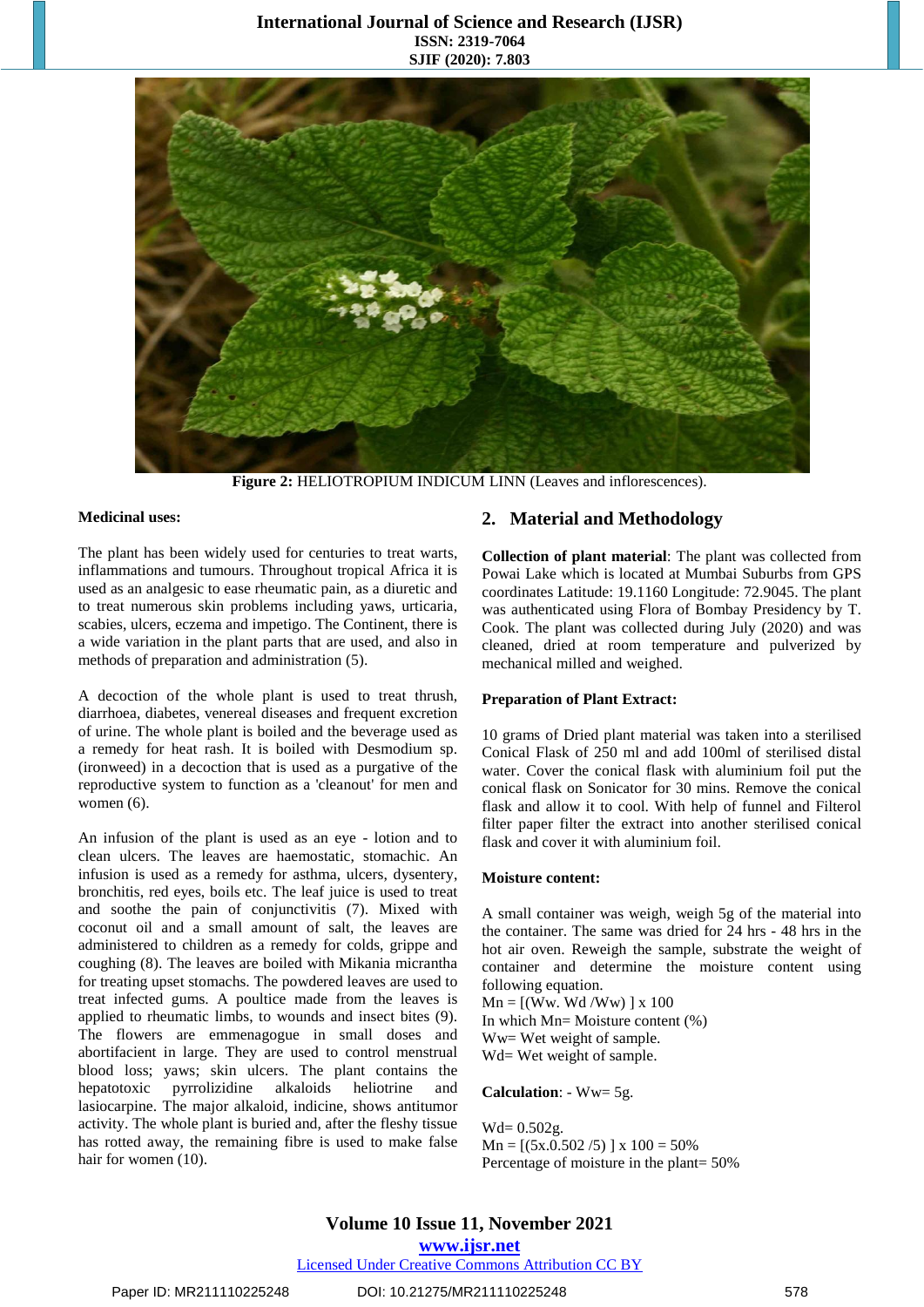#### **Total Ash content: -**

1g of air - dried powdered was accurately weight in a Gooch crucible and incinerate at a temperature not exceeding 450 degree Celsius until free from Carbon, Cool & weight.

Empty Crucible weight= 28.20g Weight of Sample= 1g Crucible containing  $\text{Ash} = 28.45\text{g}$ Total ash = Crucible containing Ash - Empty Crucible weight  $= 28.20 - 28.45$  $= 0.25.$ Total ash  $= 0.25$ .

#### **Acid Insoluble Ash:**

Boil the total Ash obtained from the procedure mentioned above with 25ml of 2M HCl for 5 min, collect the insoluble matter in a crucible or on an ash less filter paper. Wash with hot water then cool in desiccator and weight. Calculate the percentage of acid insoluble ash with respect to the air dried drug.

Calculation: -

Filter paper weight: - 2.020g Weight of filter paper after filtration: - 2.090g Acid Insoluble = Weight of filter paper after filtration - Filter paper weight  $= 2.090 - 2.020$  $= 0.07$ g

| Sr. No | <b>Explorer Text</b> in the model of the contract of the contract of $\theta$<br><b>Test for Constituents</b>               | Results                      | Conclusion |
|--------|-----------------------------------------------------------------------------------------------------------------------------|------------------------------|------------|
| 1.     | Carbohydrates: -<br>2ml extract $+1$ ml Benedict's reagents                                                                 | Reddish colour               | Present    |
| 2.     | Tannins: -<br>1ml extract + 2ml 5% FeCl <sub>2</sub>                                                                        | Dark blue or Greenish colour | Absent     |
| 3.     | Saponins: -<br>$2ml$ extract $+ 2ml$ distilled water shake in graduated cylinder for 15 $min$                               | No layer of foam             | Absent     |
| 4.     | Flavonoids: -<br>2 ml of 2.0% NaOH mixture + 2ml extract                                                                    | Yellow colour                | Present    |
| 5.     | Alkaloids: -<br>$2ml$ extract + few drops of Conc. HCl + few drop of Mayer's reagent                                        | Yellow colour                | Present    |
| 6.     | Glycosides: -<br>$2ml$ extract + 3ml of Chloroform + 10% ammonia                                                            | No colour change             | Absent     |
| 7.     | Ouinones: -<br>1ml extract + 1ml Conc. $H_2$ So <sub>4</sub>                                                                | Red colour                   | Present    |
| 8.     | Phenols: -<br>1ml extract + 2ml distilled water + few drops of 10% FeCl <sub>2</sub>                                        | No colour change             | Absent     |
| 9.     | Anthracyanine: -<br>$1ml$ extract + $1ml$ $2N$ $NaOH$ + heat for 5 mins                                                     | No colour change             | Absent     |
| 10.    | Terpenoids: -<br>0.5ml extract + 2M chloroform + Conc. $H_2$ So <sub>4</sub>                                                | Red Brown Colour             | Present    |
| 11.    | Cardiac Glycoside: -<br>0.5 ml extract + 2ml glacial acetic acid + few drops of Ferric Chloride + 1ml $H_2$ So <sub>4</sub> | No brown ring at interface   | Absent     |
| 12.    | Ninhydrin Test: -<br>2ml extract $+$ 0.2% of Ninhydrin reagent $+$ heat for 5 mins                                          | Blue colour formation        | Present    |
| 13.    | Steroids: -<br>1ml extract + 1ml chloroform + Conc. $H_2$ So <sub>4</sub>                                                   | <b>Bluish Brown Colour</b>   | Present    |
| 14.    | Anthraquinones: -<br>1ml extract + 10% ammonia                                                                              | No pink colour precipitation | Absent     |
| 15.    | Coumarins: -<br>1ml extract $+10\%$ NaOH                                                                                    | No colour change             | Absent     |
| 16.    | Chalcone: -<br>1ml $NH_4OH + 2ml$ extract                                                                                   | No Colour Change             | Absent     |

|  | Table 1: Phytochemical Analysis of Heliotropium indicum |  |
|--|---------------------------------------------------------|--|
|  |                                                         |  |

# **Extraction of Pyrrolizidine alkaloids: -**

The extraction of the pyrrolizidine alkaloids was done by using the continuous extraction method using the Soxhlet apparatus. Ten grams (10 g) of grounded whole parts of *Heliotropium indicum*. plant was weighed and packed in a Filterol's Filter paper bag which considered as an extraction thimble. The thimble, then placed in the Soxhlet extractor.100ml of 85% ethanol was placed in the solvent flask (500 ml). The sample was extracted for 6 hours. The ethanol extract was filtered and placed in 150 ml beaker in hot air oven at 50 degree Celsius to get dark coloured residue crude fraction. To find the presence of pyrrolizidine alkaloid N –Oxide, the crude fraction was divided into two equal fractions: Fraction (A) and fraction (B), each fraction weight 50 gm. The fraction (A) extract treated with 5% hydrochloric acid until PH reach 2, then partitioned with equal volume of chloroform in a separatory funnel (three times) and allow to separate into two layers. Separate the upper layer which contains the salt of a free tertiary base while the lower chloroform layer contains the fat and other non - alkaloidal substances. The upper aqueous acidic layer of fraction (A) was separated and basified with ammonia

# **Volume 10 Issue 11, November 2021**

**www.ijsr.net**

Licensed Under Creative Commons Attribution CC BY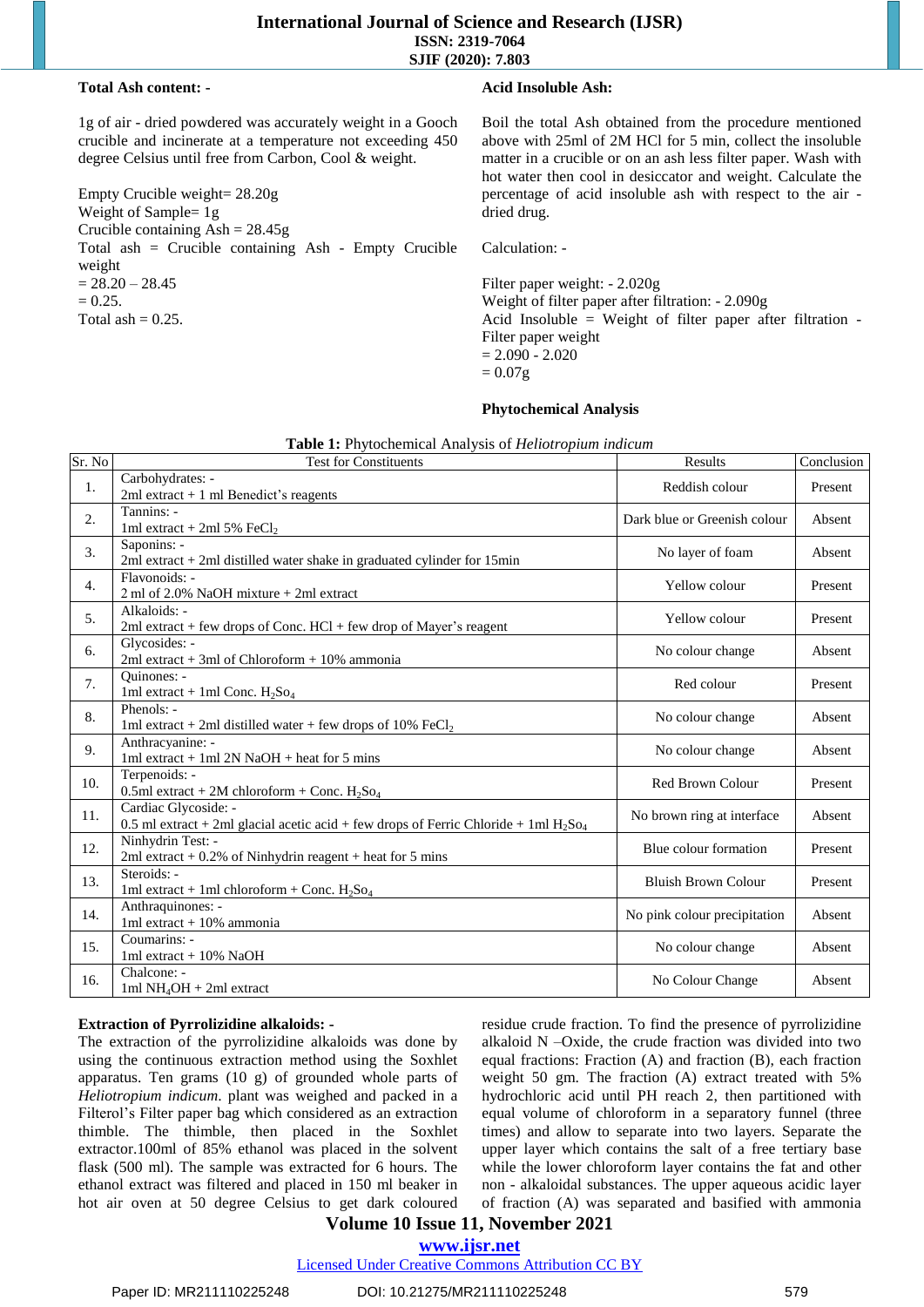#### **International Journal of Science and Research (IJSR) ISSN: 2319-7064 SJIF (2020): 7.803**

25% to PH 10. After basification process, the solution become warm and allowed to stand for 2 hours. Then extracted with an equal volume of chloroform in separatory funnel (three times) to get two layers (the upper aqueous basic layers and the lower chloroform layer). The chloroform layer which was separated and evaporated under reduced pressure at a temperature not exceeding 50 0C to get yellowish colour residue designated as (F1 - F) which contain free tertiary alkaloid and give a positive test with Dragendorff reagent.

The Same thing was done for a fraction (B) but the only difference is that when the acidic layer separated after the portioning with the chloroform in the first step, the zinc powder was added to this portion with continuous stirring on magnetic stirrer for 24 hours at room temperature in order to reduce pyrrolizidine N - Oxid to free tertiary base. The mixture was filtered to remove Zinc and basified the filtrate to pH 10 by using 25% ammonia, then extracted three times with equal volume of chloroform. The chloroform layer was dried under vacuum using a rotary evaporator to obtain the total alkaloids (tertiary base and N - oxides) in the form of tertiary pyrrolizidine alkaloids and this fraction was designated as (F1 - T) which gave a positive test with Dragendorff reagent. The amount of N - oxide, then calculated by subtracting of free tertiary base, obtaining from fraction (F1 - F) from the total alkaloids (free and N oxide base) obtained from fraction (F1 - T).

#### **Percentage yield of crude extract and alkaloids fraction from** *Heliotropium indicum*

**Table 2:** Fractionation process results of *Heliotropium*

| indicum                                    |                         |         |  |  |  |  |
|--------------------------------------------|-------------------------|---------|--|--|--|--|
| Dried plant weight                         | Aqueous fraction weight | Percent |  |  |  |  |
| 10g                                        | 100g                    | 10 %    |  |  |  |  |
| Pyrrolizidine alkaloids                    |                         |         |  |  |  |  |
| Free pyrrolizidine alkaloids<br>$(F1 - F)$ | $150 \text{ mg}$        | 0.0015% |  |  |  |  |
| N - Oxide pyrrolizidine<br>alkaloids       | $40 \text{ mg}$         | 0.0004% |  |  |  |  |
| Total pyrrolizidine alkaloids<br>(F1 - T)  | $110 \text{ mg}$        | 0.0011% |  |  |  |  |

#### **Identification of the isolated pyrrolizidine alkaloids by TLC**

For Isolation of pyrrolizidine alkaloids special solvent system is used which used dichloromethane, Methanol, ammonia 25% in proper proportion i. e.84: 14: 1 (System 1) and also solvent system of Toluene, ethyl acetate, diethyl amine in ratio of 70: 20: 1. (System 2)

The solvent system used was prepared in separate flask and appropriate quantity was poured into the TLC chamber. Silica gel precoated plates was used for TLC. The Sample with pyrrolizidine alkaloids is loaded 1cm apart from one end of the plate with help of capillary tube and was allowed to dry. The TLC plate was then placed in the pre saturated chamber till the solvent was reached ¾ of the TLC plate. Then, the TLC plate was viewed under the ultra violet (UV) at 254nm. The plates were sprayed from the side with Dragendorff, s reagent and then observed. Orange spots indicated the presence of pyrrolizidine alkaloids.

## **3. Results**



**Figure 3:** TLC plates (System 1) with isolated pyrrolizidine alkaloids



**Figure 4:** TLC plates (System 2) with isolated pyrrolizidine alkaloids



**Figure 5:** Plate with pyrrolizidine alkaloids in  $(UV)$  at 254nm (System 1)

**Volume 10 Issue 11, November 2021 www.ijsr.net**

Licensed Under Creative Commons Attribution CC BY